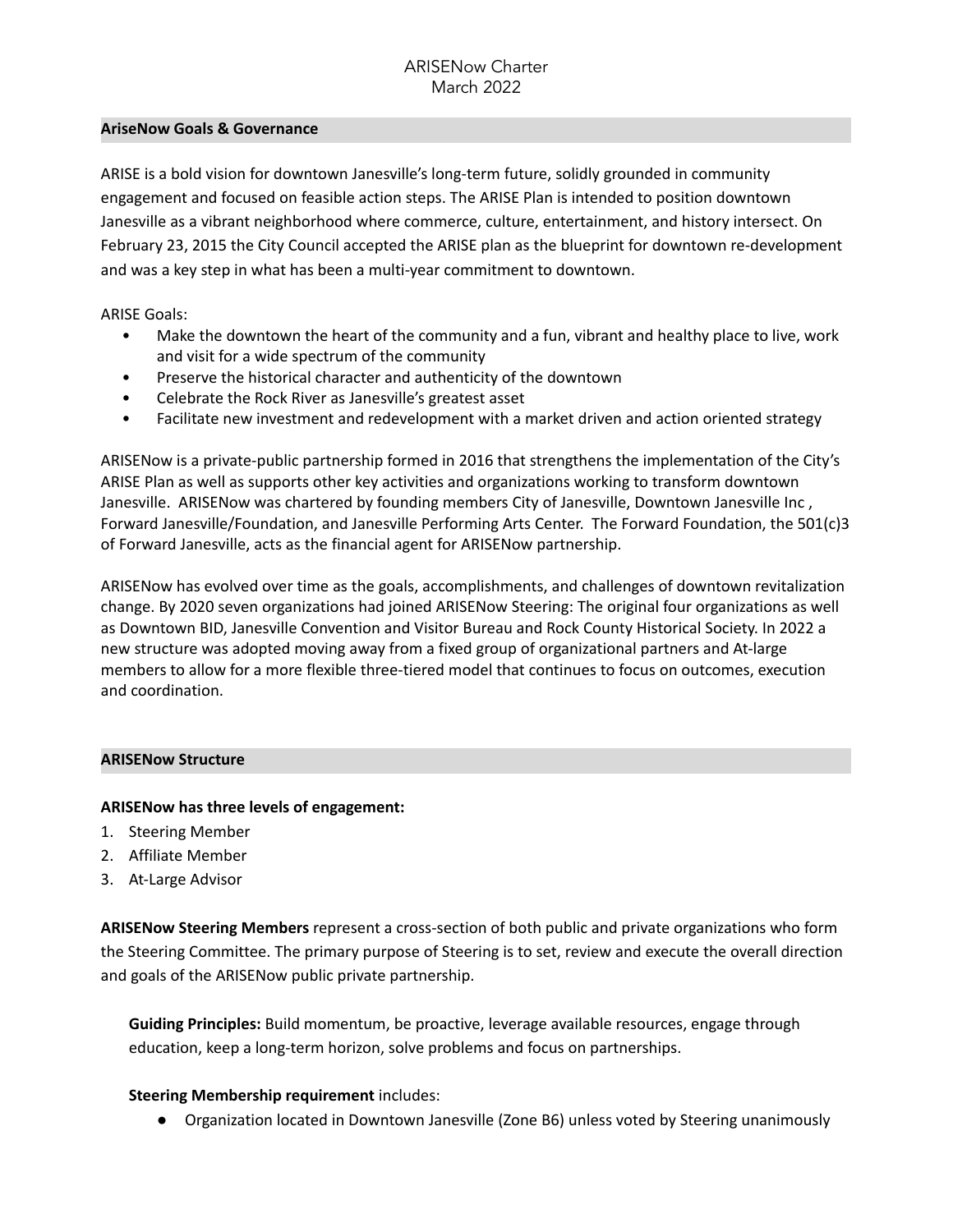# ARISENow Charter March 2022

- At least one member of organization attends 10 of 12 monthly Meetings
- Organizations provide monthly written updates to Steering for agenda inclusion
- Promotion of ARISE Goals
- Lead Strategic Planning for Downtown and adoption of Annual Operating Plan
- Membership voted annually at February meeting

The Steering Committee is guided by a Strategic Operational Plan where joint goals for the year are established that require coordination by partner organizations. The Steering Agenda consists of written updates from organizations and discussion of strategic opportunities as defined by the operational plan set annually at its February Meeting. Notes are taken and maintained by Forward Foundation as hosting site of meeting. Renewal of organizations occurs annually at February Annual Meeting.

**Chair**: Review and manage the overall direction of the ARISENow Steering Committee and individual committee efforts. Chair will meet monthly with ARISENow staff person to set agenda to review goals, outcomes and deadlines, including reporting mechanisms (i.e. dashboard) and set agenda for ARISENow Steering Committee meetings. Request for updates will be sent on the Friday before Wednesday Steering Meeting and received by EOB on the Monday prior for distribution on Tuesday.

**Affiliate Members** participate at an important level with ARISENow but not at same commitment level.

#### **Affiliate Membership Requirements:**

- Organization located in Downtown Janesville (Zone B6) or demonstrate strong commitment to furthering ARISE Goals
- Organizations provides quarterly written updates to Steering for agenda inclusion
- Promotion of ARISE Goals
- Participate in Strategic Planning for Downtown
- Membership voted annually at February meeting

**At-Large Members** participate as advisor, expert or key initiative leader and are asked to join at request of Steering and reviewed annually at Annual Meeting in February.

### **Steering Sub-Committee Goals and Responsibilities:**

**Sub-Committees** are created to manage individual efforts charted by ARISENow Steering. Examples of current or previous committees include:

**Fundraising Committee**: Raise funds to support the ARISE project scope.

**Infrastructure/Town Square Committee**: Partner with City Staff to review, understand the scope and make suggestions for priorities and direction of the ARISE project.